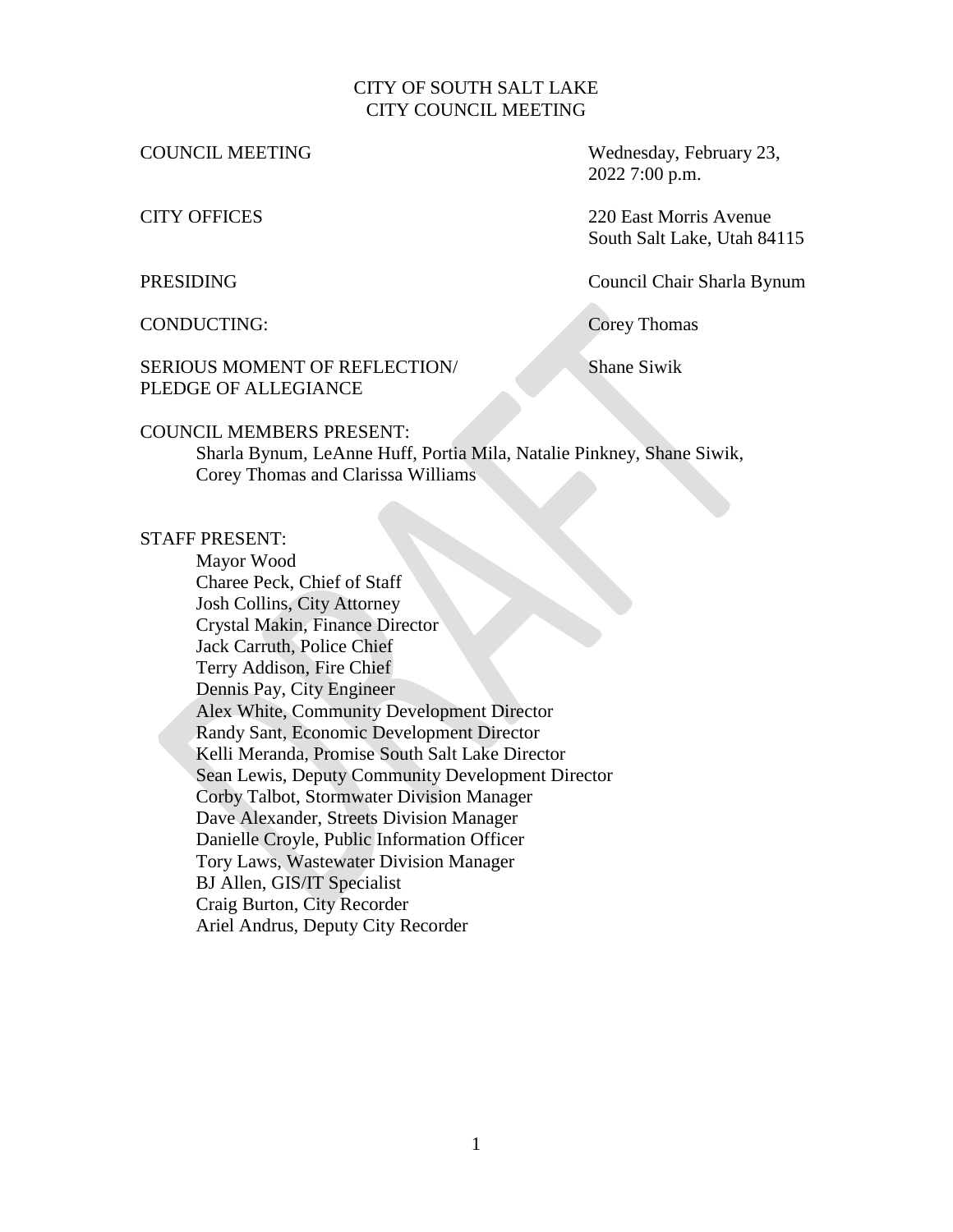# **NO ACTION COMMENTS**

- **1. SCHEDULING.** The City Recorder informed those at the meeting of upcoming events, meetings, activities, etc.
- **2. CITIZEN COMMENTS/QUESTIONS.** None
- **3. MAYOR COMMENTS.**
- **4. CITY ATTORNEY COMMENTS**. None.
- **5. CITY COUNCIL COMMENTS.** None
- **6. INFORMATION – COVID UPDATE.** Fire Chief, Terry Addison, gave the Council a brief update on the current COVID situation.

## **CONSENT AGENDA**

**1. An Ordinance of the South Salt Lake City Council Amending Chapter 2.70 of the South Salt Lake City Municipal Code to make Technical Corrections**

Council Chair Bynum made a motion to approve the items on the Consent Agenda.

MOTION: Sharla Bynum SECOND: LeAnne Huff Roll Call Vote: Bynum: Yes Huff: Yes Mila: Yes Pinkney: Yes Siwik: Yes Thomas: Yes Williams: Yes

## **UNFINISHED BUSINESS**

**1. An Ordinance of the South Salt Lake City Council amending Section 2.32.050 of the South Salt Lake Municipal Code to Repeal the Elected Officials' Compensation Commission** 

Council Chair Bynum made a motion to approve this Ordinance

MOTION: Sharla Bynum SECOND: Natalie Pinkney Roll Call Vote: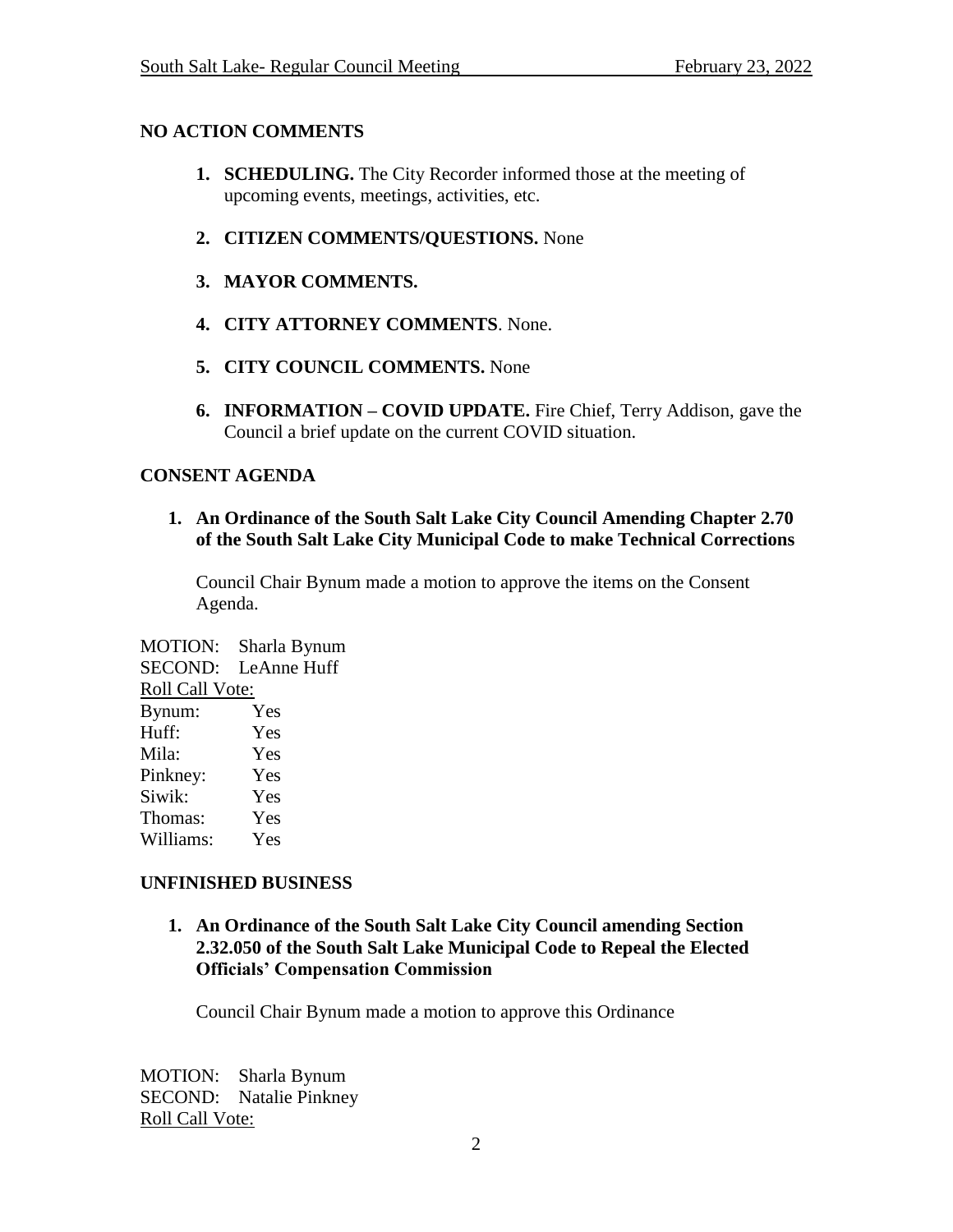| Bynum:    | Yes |
|-----------|-----|
| Huff:     | Yes |
| Mila:     | Yes |
| Pinkney:  | Yes |
| Siwik:    | No  |
| Thomas:   | Yes |
| Williams: | Yes |

## **NEW BUSINESS**

## **1. Lift Station Property Purchase – 2270 South 600 West**

Council Chair Bynum made a motion to move this item to the March 9, 2022 Regular Meeting

MOTION: Sharla Bynum SECOND: LeAnne Huff Roll Call Vote: Bynum: Yes Huff: Yes Mila: Yes Pinkney: Yes Siwik: Yes Thomas: Yes Williams: Yes

### **2. Elected Officials Compensation Discussion**

Council Chair Bynum made a motion to move this item to the March 9, 2022 Regular Meeting

MOTION: Sharla Bynum SECOND: Portia Mila Roll Call Vote: Bynum: Yes Huff: Yes Mila: Yes Pinkney: Yes Siwik: Yes Thomas: Yes Williams: Yes

Council Chair Bynum made a motion to adjourn.

MOTION: Sharla Bynum SECOND: Clarissa Williams